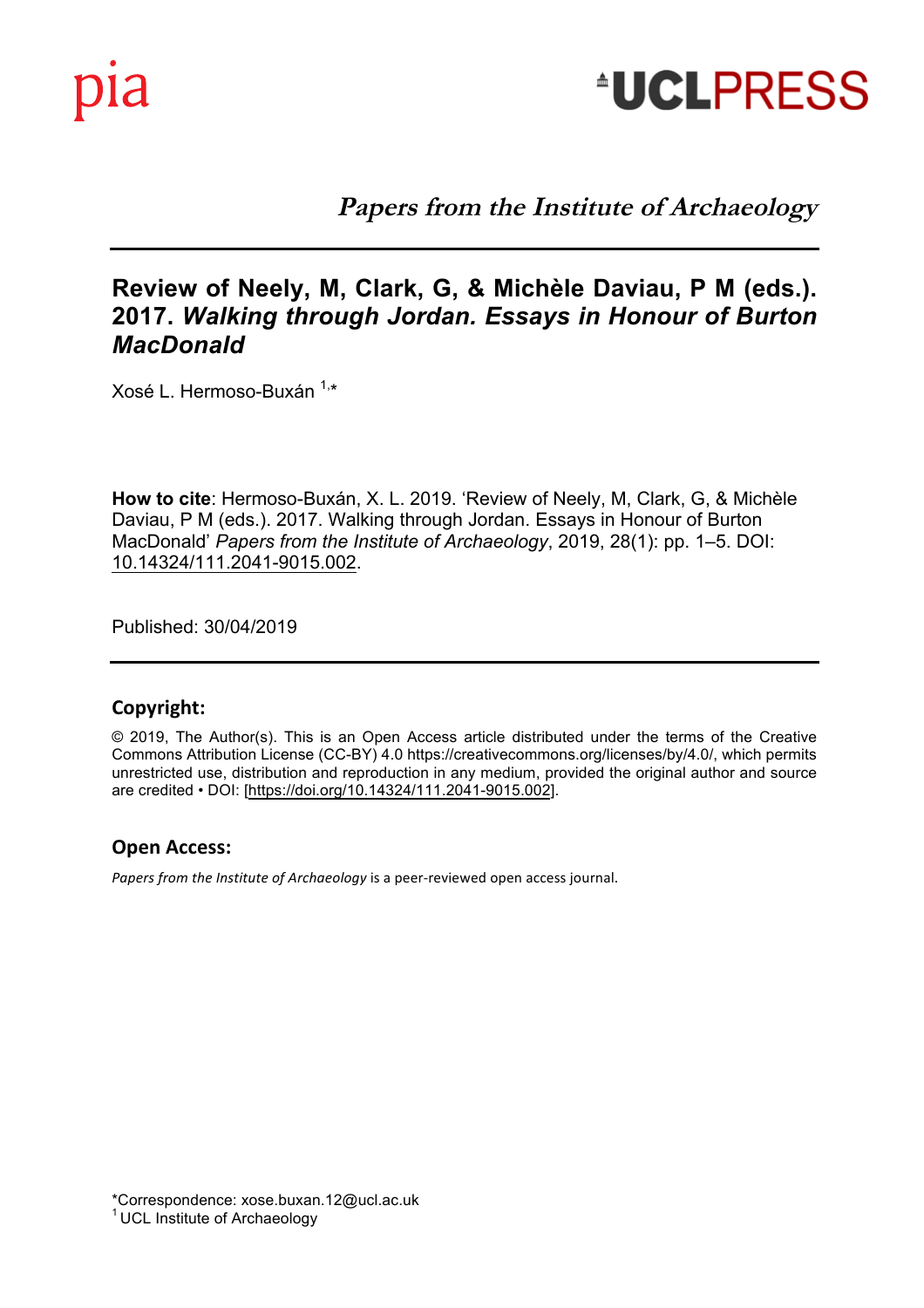## **BOOK REVIEW**

# Refections and Agendas (eds.). 2017. *Walking through Jordan. Essays in Honour of* **Review of Neely, M, Clark, G, & Michèle Daviau, P M**  *Burton MacDonald*

Xosé L. Hermoso-Buxán

**Closing Comment** Neeley, M, Clark, G, & Michèle Daviau, P M (eds.) 2017. *Walking through*   $\mathcal{L}$ Jordan. Essays in Honour of Burton MacDonald. Sheffield; Bristol,  $\overline{z}$  debate over Brexit and its relationship over Brexit and its relationship over Brexit and its relationship over Brexit and its relationship over Brexit and its relationship over Brexit and its relationship over Br Equinox Publishing. 405 pages (Hardbound). £90. ISBN 978-1-78179-283-4

This collection of nineteen essays aims to honour the legacy of Jordan's most  $\frac{1}{100}$ distinguished survey archaeologist, Professor Burton MacDonald (b. 1939). Trained  $\frac{1}{100}$ in Canada as a Biblical scholar, MacDonald's five major regional surveys of West- $\mathbf{C}$ st Central Jordan between 1979 and 2012 meant a significant departure from earlier problems the this problems that the thing the should it reaches the should it reaches that the should it reaches the should interest of the should interest of the should interest of the should interest of the should intere surveys of the region. Early archaeological surveys in the Levant date back to the  $\mathbf{u}$ early years of the nineteenth century (e.g. Burckhardt 1822) which, given the to date them. The first relatively systematic surveys took place in the 1920s and 1930s, limitations of the time, concentrated on locating high visibility sites but were unable when William Albright (1924) and Nelson Glueck (1934) respectively developed ceramic chronologies for dating Levantine sites and documented, through the first extensive surveys, numerous sites believed to be associated with events in the Bible. With the advent of the New Archaeology in the 1960s and 1970s and the success of regional survey projects in Mesopotamia (e.g. Adams 1965; Hole et al. 1969), archaeologists began to incorporate a regional perspective in their research agendas, identifying sites likely to be important for subsequent excavation as well as providing inventories of sites that allowed archaeologists to begin to address questions of regional scope, such as shifting settlement patterns (Marks and Freidel 1977) or seasonal land use related to transhumance (Henry 1995). It is in this context that MacDonald initiated his first survey in the Wadi Hasa (MacDonald 1988), which would be followed by further surveys in the Southern Ghor and Northeast 'Arabah

the personal that has perfect and the personal that has per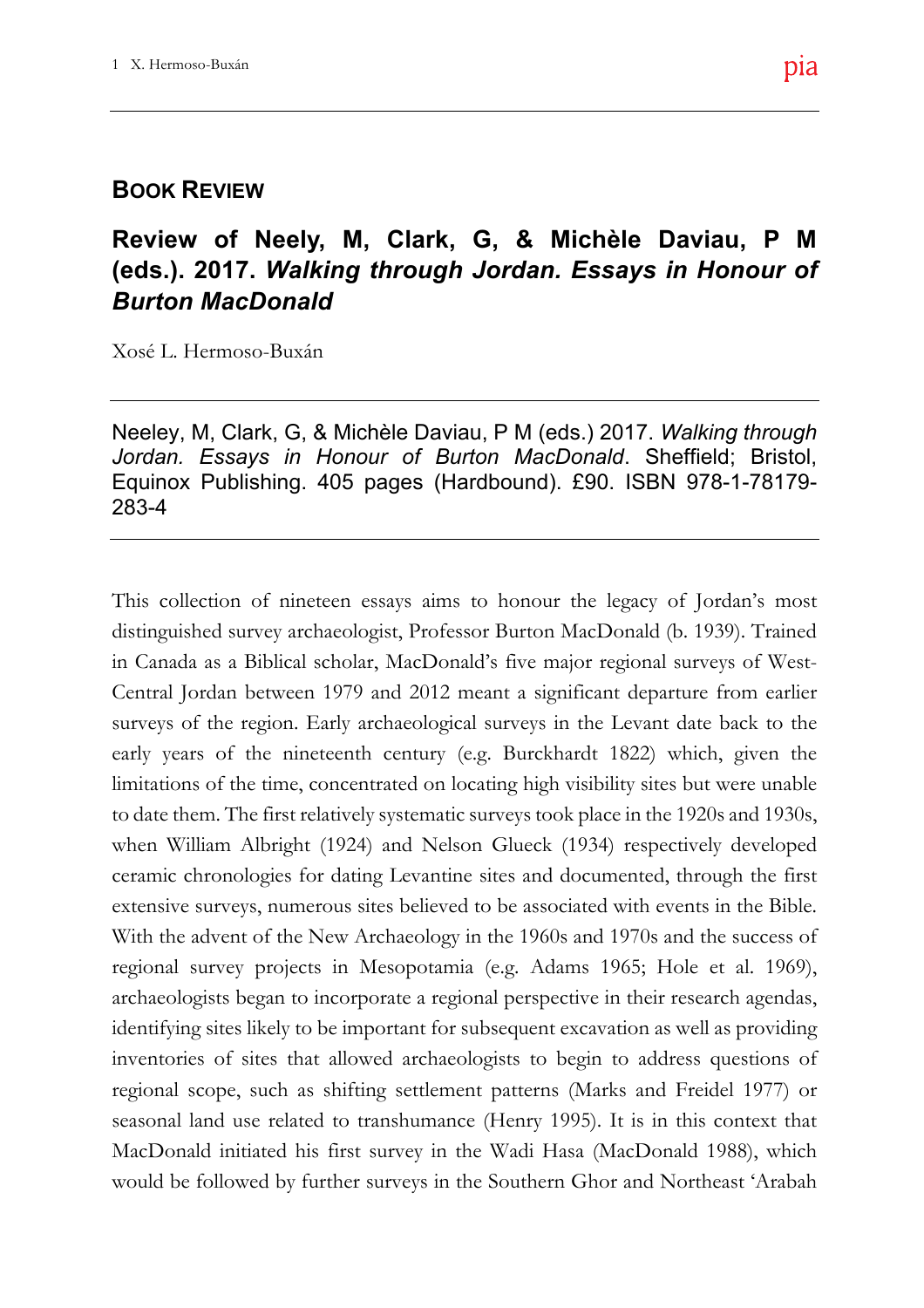foundations of survey research in Jordan. Unfortunately, these data remain largely  $g_{\rm cyl}$ unexamined due, to a large extent, to a failure to adopt problem-oriented conceptual  $\mathbf{u}$ ding debate over Brexit and its relative over Brexit and its relative over Brexit and its relative over  $\mathbf{u}$  $\eta$  to archaeology and here  $\eta$  $(e^z - e^z)$  $\frac{1}{2}$  the schoolarly, the political and political and political and political and political and political and political and political and political and political and political and political and political and political This book brings together a wide range of scholars who aim precisely to build on (MacDonald 1992), the Tafila to Busayra region (MacDonald et al. 2004), Ayl to Ras  $(10).$  $\text{red}$  $A<sub>1</sub>$  $\vert$  1.0) showth represents the comments the forum comments to the forum covering Brexit, and  $\vert$ investigation from the Lower Palaeolithic to the end of the Ottoman Empire (1918), **Keywords:** Archaeology; Brexit; Heritage; Funding; EU; Post-Truth an-Naqb (MacDonald et al. 2012) and Shammakh to Ayl (MacDonald et al. 2016). As opposed to previous surveys, MacDonald's were not tied to ongoing or planned excavations but, in spite of his interest in the Iron Age and Early Christian period, intended to produce thorough records of human occupation in the areas under and he encouraged others to use the data and to expand upon them by means of further surveys and excavations linked to their own particular specialisms. Thus, MacDonald's surveys, which altogether recorded over 2400 sites, laid the frameworks and to take advantage of new methodologies (Neely et al. 2017: 8-9). MacDonald's initial survey work.

initial paper for this Forum in July of 2017, The volume is structured thematically into three sections. The first section (chapters  $a_{\rm L}$  in terms of the actual pro-2 to 7), brings together six essays dealing with archaeology of the time of the Bible. happened. More and more evidence is cer-Three of these (Edwards, Chadwick and Daviau) explore the Iron Age site of Khirbat  $p$  that this problems that the problems that the problems  $p$ al-Mudayna ath-Thamad in northern Moab, and its surrounding area from the point erally, in the rest of Europe (particularly in of view of material culture, mortuary archaeology and craft production. A more archaeological and textual evidence of the lesser known northern regions of Jordan Corresponding author: Andrew Gardner and reassess Nelson Glueck's concept of the 'Madaba Line'. Finally, Fiema presents regional approach is taken, respectively, by Kafafi and Ferguson, who review the the results of the excavations at Jabal Harun and its economic role in the wider Petra region.

The second section of the book (chapters 8 to 15) deals with archaeological survey: recent archaeological surveys in the Khirbat Iskandar region, the Bab edh-Dhra', the Kerak Plateau, the Northern Negev, the Southern Ghors and Northeast Arabah, the Central Arabah, and the Tall Ma'an, and Barqa/Faynan regions (Richard, Klassen, Smith II, Foran, Adams et al.), a reassessment of the surveys by MacDonald in the Wadi Hasa (Banning) and Glueck's pioneer studies of Eastern Palestine (van der Steen) and analysis of ceramic data derived from MacDonald's surveys in the Highlands of Southern Jordan (Herr).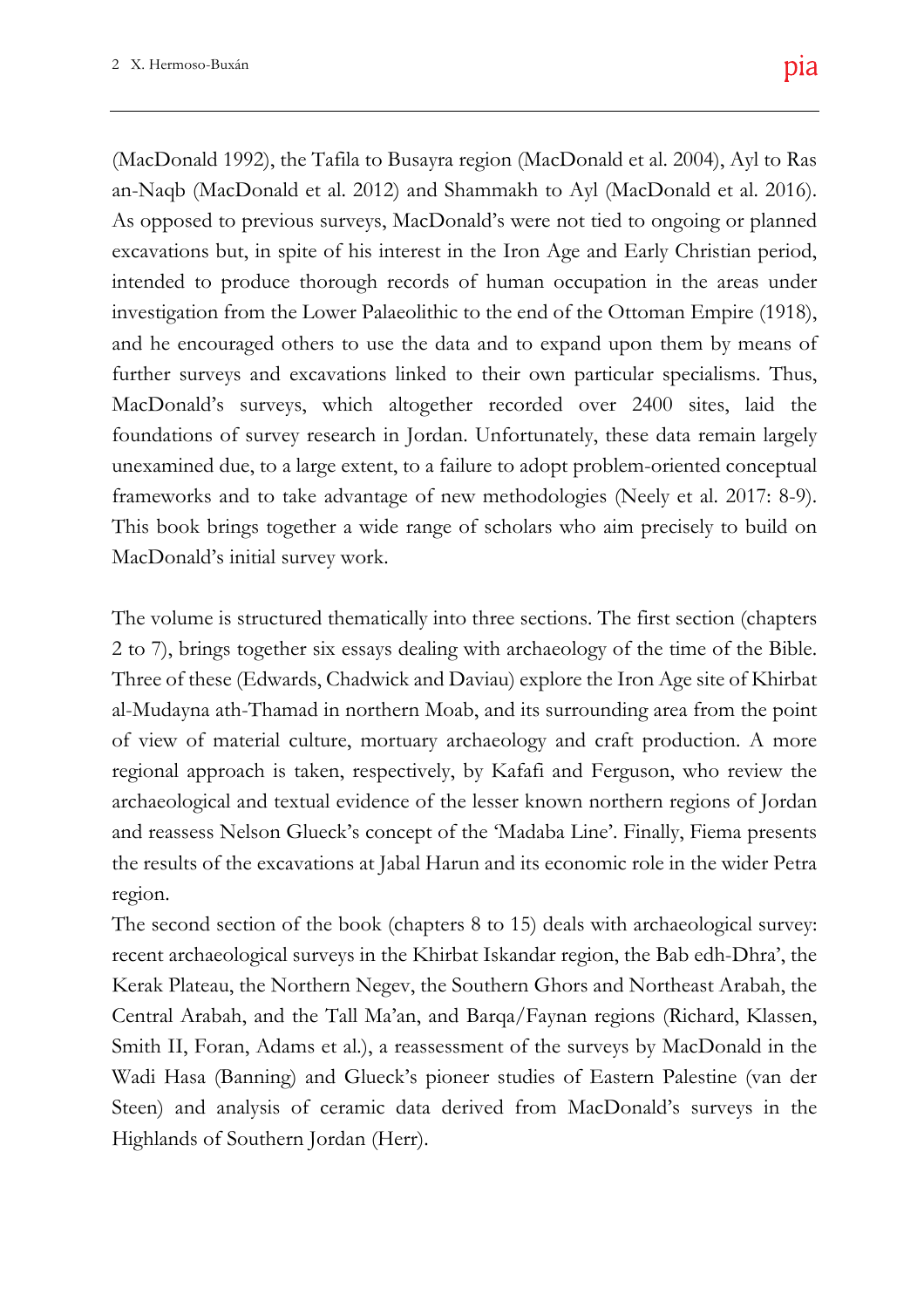Hasa survey. Finally, Clark assesses the impact of MacDonald's surveys on the  $\mathbf{u}$ The final section of the volume revolves around Neolithic and Palaeolithic uary and Heritage the  $\overline{\phantom{a}}$  $\overline{AB}$  $T_{\rm d}$  short represents the comments to the forum comments to the forum continuous comments to the forum covering  $T_{\rm d}$ of the TBAS 212 site, in the Wadi Qusayr, discovered in the course of MacDonald's **Keywords:** Archaeology; Brexit; Heritage; Funding; EU; Post-Truth Archaeology (chapters 16 to 19). Peterson examines Pre-Pottery Neolithic mortuary practices, subsistence, architecture, lithic technology and site geomorphology at the site of Khirbat Hamman, first identified by MacDonald's Wadi Hasa Survey. An overview of the Late Natufian archaeological material and geomorphological context Tafila-Busayra Archaeological survey, is provided by Neely and Brett Hill, whereas Olszewski et al. present the archaeological materials and function of the Middle Epipalaeolithic site of Tor at-Tareeq, also recorded as part of MacDonald's Wadi development of Palaeolithic archaeology in Jordan.

 $\frac{1}{2}$  to school results. *Walking through Jordan* brings together a large and varied number of topics related to with us, and increasingly comments upon, and increasingly comments upon, and increasingly comments  $\alpha$ prehistoric Jordanian archaeology, the common denominator of all of them being crisis from which we can only hope a positive that they build on the pioneer survey work carried out by Burton MacDonald over initial paper for this Forum in July of 2017, almost forty years. It is precisely the breadth of the scope of these essays that makes although ironically in terms of the actual proit difficult to organise them thematically. The editors have attempted to overcome happened. More and more evidence is certhis problem by distributing the chapters into two chronological sections problems that this process, should it reach (Archaeology of the Bible and Neolithic and Palaeolithic archaeology) and a thematic  $\mathbf{r}$ section (new archaeological surveys building on MacDonald's). This solution does essays by Kafafi, Banning and Clark aim to synthesise questions related to Early Iron Corresponding author: Andrew Gardner Age Archaeology in Jordan, the current state of survey research in Jordan and the bring some order to the chapters, albeit there is little in common between them. The impact of MacDonald's surveys on our knowlege of the Stone Age in the region, but they fail to take into account the contributions of the other scholars in their respective sections. In this regard, a final editorial chapter which attempts to make a general assessment of how the information in the papers in this volume progresses beyond MacDonald's surveys and impact on our knowledge of Jordanian archaeology, how they contribute to overcome the traditional shortcomings of survey research that were highlighted in the introductory chapter, and what the possible avenues for future research are, would have been beneficial. A second criticism is the decision to place the chapters dealing with archaeological survey between the 'Archaeology of the Bible' and the 'Neolithic and Palaeolithic Archaeology' sections, thus interrupting the chronological progression of the essays. Further, the choice of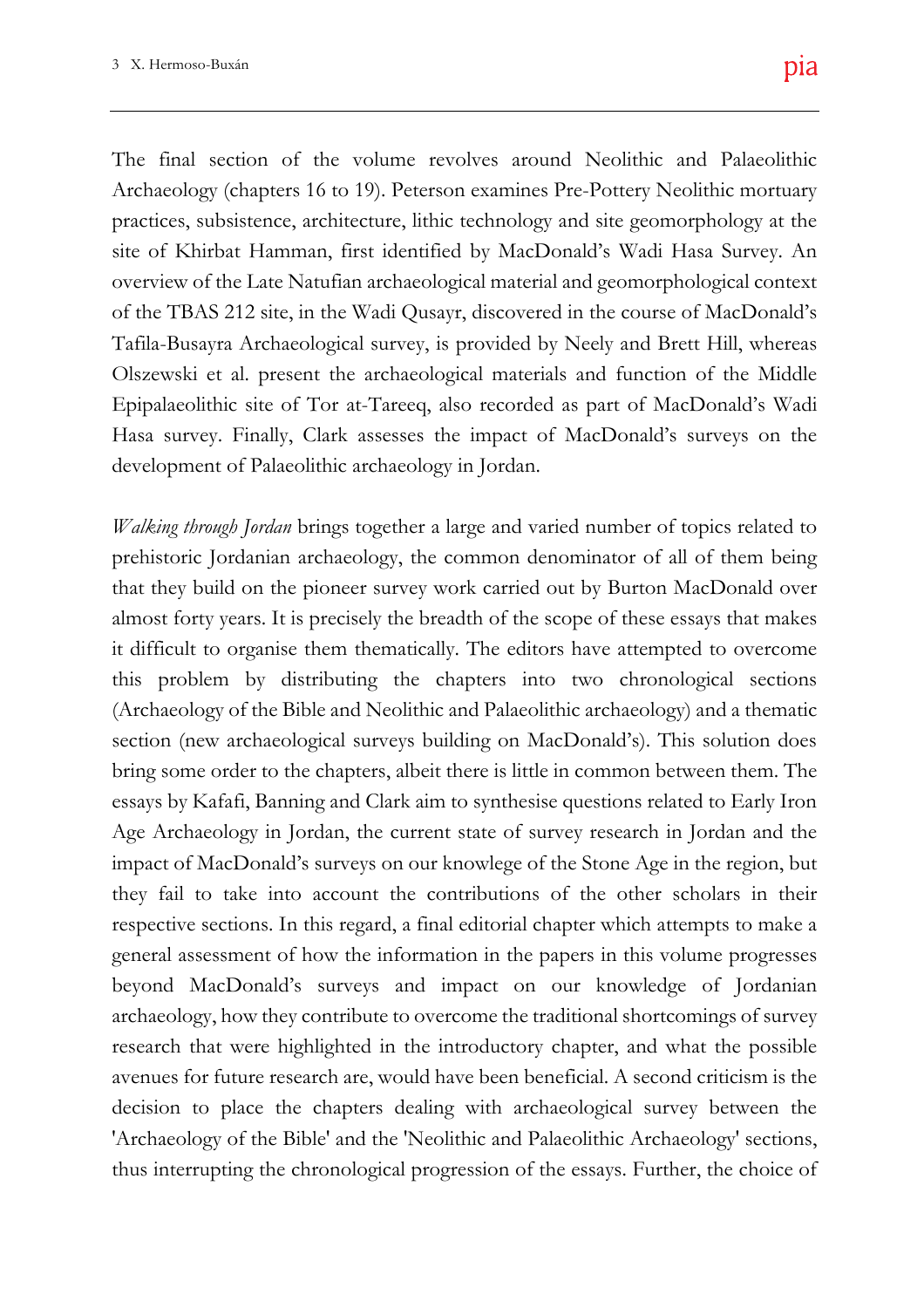the heading 'Archaeology of the Bible' for the first section seems inaccurate, as none  $\mathcal{L}$ Jordan, takes heed of the Biblical account and its potential connections with  $\lambda$ v C<sub>11</sub> of the papers included, except for Kafafi's synthesis of the archaeology of North archaeology. A more neutral term such as 'Iron Age Archaeology' or even 'Archaeology during the Biblical period' would have avoided this problem.

we know about Jordanian archaeology and for current research in this region, as can  $\alpha$ <sup>11</sup>  $K_{\text{real}}$ Overall, this is an indispensable contribution to the study of survey archaeology in Jordan. It points out the centrality of survey for the progress of archaeological research and shows how Burton MacDonald's work set the basis for much of what be seen in this collection of essays based on his work.

#### **REFERENCES**

- events have moved forward in several ways, Adams, R Mc. 1965. *Land Behind Bagdad. A History of Settlement in the Diyala Plains*. Chicago: University of Chicago Press.
- Albright, W. 1924. The Archaeological results of an expedition to Moab and the  $\mathbf{u}$ Dead Sea. *Bulletin of the American Schools of Orienttal Research* 14: 2-12.
- Burckhardt, J. L. 1822. *Travels in Syria and the Holy Land*. London: John Murray.
- $U$ of Oriental Research 15. New Haven: American Schools of Oriental Research. Glueck, N. 1934. *Explorations in Eastern Palestine, I*. Annual of the American Schools
- Henry, D O. 1995. *Prehistoric Cultural Ecology and Evolution*. New York: Plenum.
- Hole, F, Flannery, K, & Neely, J. 1969. *Prehistory and Human Ecoloty of the Deh Luran Plain*. Memoirs of the Museum of Anthropology No. 1. Ann Arbor: University of Michigan.
- MacDonald, B. 1988. *The Wadi Hasa Archaeological Survey [1979-1983], West-Central Jordan*. Waterloo: Wilfrid Laurier University Press.
- MacDonald, B. 1992. *The Southern Ghors and Northeast 'Arabah Archaeological Survey 1985-1986, Southern Jordan*. Sheffield Archaeological Monographs 5. Sheffield: J.R. Collis Publications.
- MacDonald, B, Herr, L G, Neeley, M P , Gagos, T, Moumani, K, & Rockman, M. 2004. *The Tafila-Busayra Archaeological Survey 1999-2001, West Central Jordan*. Archaeological Reports 9. Boston: American Schools of Oriental Research.